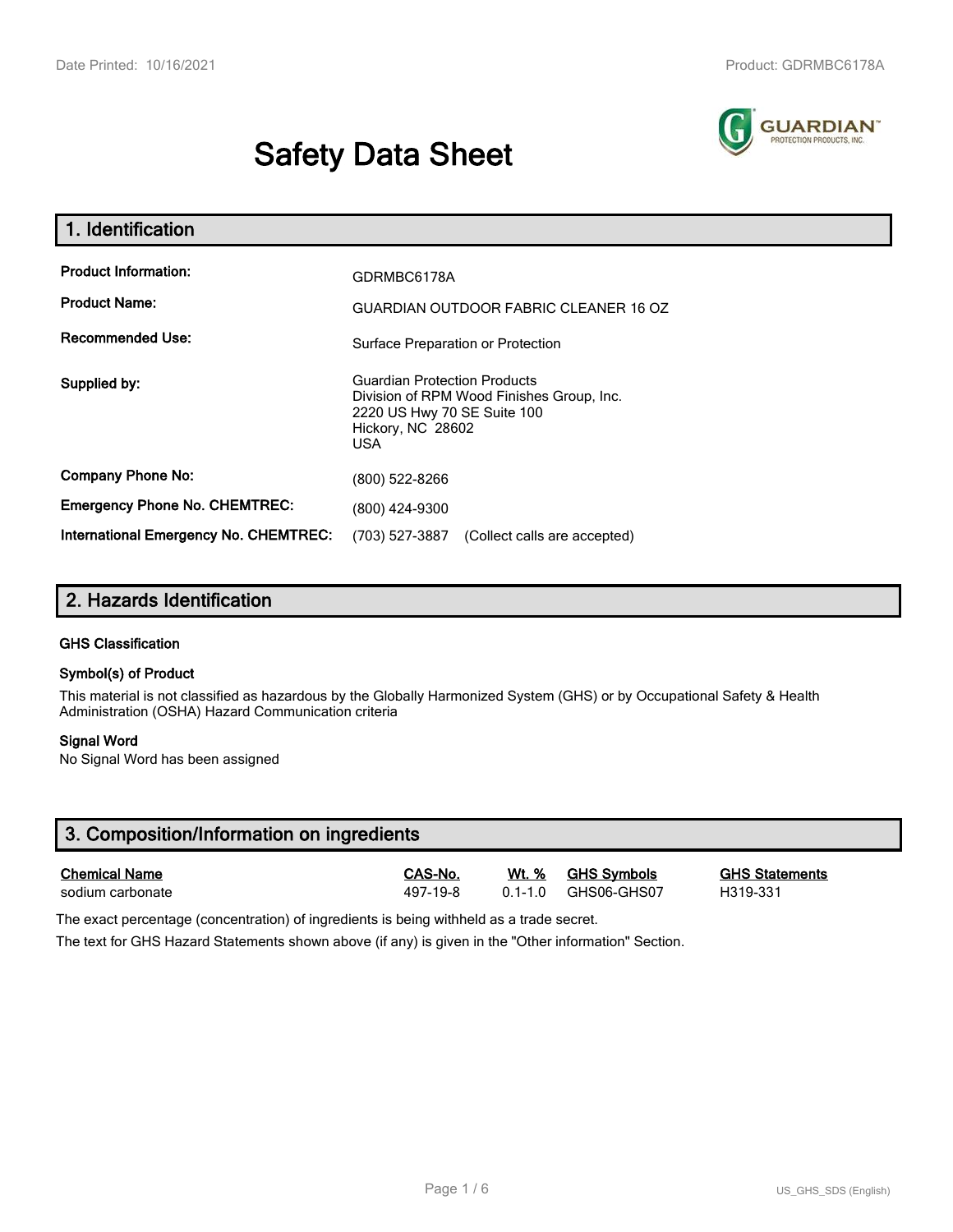## **4. First-aid Measures**



FIRST AID - EYE CONTACT: IF IN EYES: Rinse cautiously with water for several minutes. Remove contact lenses, if present and easy to do. Continue rinsing. If eye irritation persists: Get medical advice/attention.

FIRST AID - SKIN CONTACT: IF ON SKIN: Gently wash with plenty of Soap and Water. If skin irritation occurs: Get medical advice/ attention.

FIRST AID - INGESTION: IF SWALLOWED: rinse mouth. Do NOT induce vomiting. IF exposed or if you feel unwell: Call a POISON CENTER or doctor/physician.

FIRST AID - INHALATION: IF INHALED: If breathing is difficult, remove victim to fresh air and keep at rest in a position comfortable for breathing. IF exposed or if you feel unwell: Call a POISON CENTER or doctor/physician.

## **5. Fire-fighting Measures**

**SPECIAL FIREFIGHTING PROCEDURES:** This product is not expected to burn under normal conditions of use.

**FIREFIGHTING EQUIPMENT:** None.

## **6. Accidental Release Measures**

#### **ENVIRONMENTAL MEASURES:** No Information

**STEPS TO BE TAKEN IN CASE MATERIAL IS RELEASED OR SPILLED:** Follow personal protective equipment recommendations found in Section VIII. Personal protective equipment needs must be evaluated based on information provided on this sheet and the special circumstances created by the spill including; the material spilled, the quantity of the spill, the area in which the spill occurred, and the training and the expertise of employees in the area responding to the spill. Do not allow the spilled product to enter public drainage system or open waterways.

#### **7. Handling and Storage**



**HANDLING:** Avoid inhalation and contact with eyes, skin, and clothing. Wash hands thoroughly after handling and before eating or drinking.

**STORAGE:** Keep containers closed when not in use. Store in cool well ventilated space away from incompatible materials.

# **8. Exposure Controls/Personal Protection Ingredients with Occupational Exposure Limits Chemical Name ACGIH TLV-TWA ACGIH-TLV STEL OSHA PEL-TWA OSHA PEL-CEILING** sodium carbonate  $N.D.$  N.D. N.D. N.D. N.D. N.D. N.D. **Further Advice: MEL = Maximum Exposure Limit OES = Occupational Exposure Standard SUP = Supplier's Recommendation Sk = Skin Sensitizer N.E. = Not Established N.D. = Not Determined**

#### **Personal Protection**



**RESPIRATORY PROTECTION:** Use NIOSH approved respiratory protection.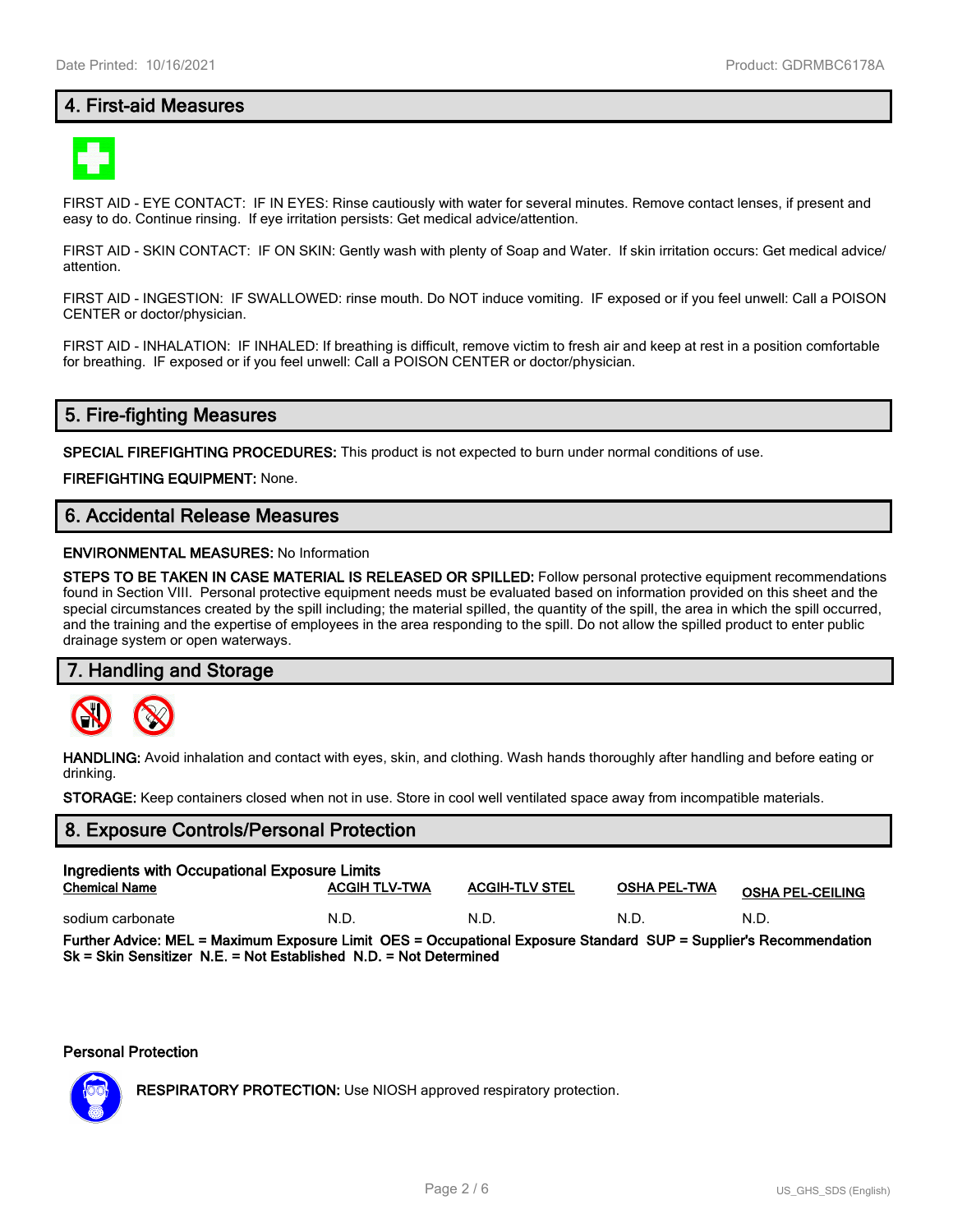

**SKIN PROTECTION:** Wear chemical resistant footwear and clothing such as gloves, an apron or a whole body suit as appropriate.



**EYE PROTECTION:** Wear chemical-resistant glasses and/or goggles and a face shield when eye and face contact is possible due to splashing or spraying of material.



**OTHER PROTECTIVE EQUIPMENT:** No Information



**HYGIENIC PRACTICES:** It is good practice to avoid contact with the product and/or its vapors, mists or dust by using appropriate protective measures. Wash thoroughly after handling and before eating or drinking.

# **9. Physical and Chemical Properties**

| Appearance:                    | Clear Liquid                | <b>Physical State:</b>                      | <b>LIQUID</b>        |
|--------------------------------|-----------------------------|---------------------------------------------|----------------------|
| Odor:                          | Mild Amine                  | <b>Odor Threshold:</b>                      | Not determined       |
| Density, g/cm3:                | 1.004                       | pH:                                         | 10.7                 |
| Freeze Point, °F:              | Not determined              | Viscosity:                                  | Not determined       |
| <b>Solubility in Water:</b>    | Not determined              | Partition Coefficient, n-octanol/<br>water: | Not determined       |
| Decomposition temperature, °F: | Not determined              | <b>Explosive Limits, %:</b>                 | Not determined       |
| Boiling Range, °F:             | Not determined              | Flash Point, °F:                            | $>$ 200 $^{\circ}$ F |
| Combustibility:                | Does not support combustion | Auto-Ignition Temperature, °F:              | Not determined       |
| <b>Evaporation Rate:</b>       | Slower than Diethyl Ether   | Vapor Pressure, mmHg:                       | Not determined       |
| <b>Vapor Density:</b>          | Not determined              |                                             |                      |
|                                |                             |                                             |                      |

**N.I. = No Information**

# **10. Stability and reactivity**

**STABILITY:** Stable under normal conditions.

**CONDITIONS TO AVOID:** Contact with incompatible materials.

**INCOMPATIBILITY:** Acids, Bases, Oxidizing agents

**HAZARDOUS DECOMPOSITION PRODUCTS:** Not determined.

## **11. Toxicological information**

**Practical Experiences**

**EMERGENCY OVERVIEW:** No Information **EFFECT OF OVEREXPOSURE - EYE CONTACT:** No Information **EFFECT OF OVEREXPOSURE - INGESTION:** No Information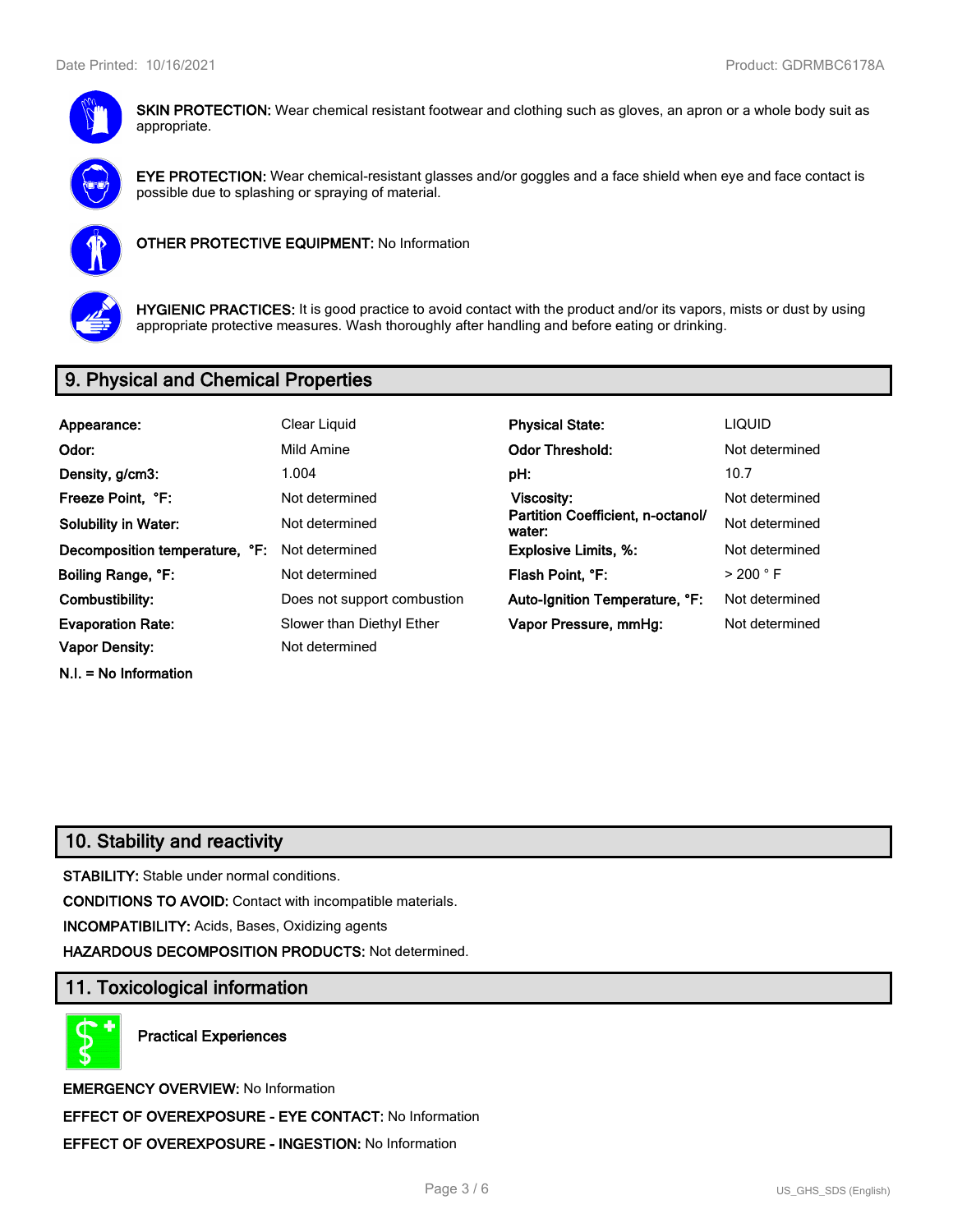#### **EFFECT OF OVEREXPOSURE - INHALATION:** No Information

## **EFFECT OF OVEREXPOSURE - SKIN CONTACT:** No Information

**CARCINOGENICITY:** No Information

## **PRIMARY ROUTE(S) OF ENTRY:**

#### **Acute Toxicity Values The acute effects of this product have not been tested. Data on individual components are tabulated below**

| CAS-No.  | <b>Chemical Name</b> | Oral LD50      | Dermal LD50                     | Vapor LC50 |
|----------|----------------------|----------------|---------------------------------|------------|
| 497-19-8 | sodium carbonate     | 4090 mg/kg Rat | >2000 mg/kg Rabbit 2.3 mg/L Rat |            |

#### **N.I. = No Information**

## **12. Ecological information**

**ECOLOGICAL INFORMATION:** Ecological evaluation of this material has not been performed; however, do not allow the product to be released to the environment without governmental approval/permits.

## **13. Disposal Information**



**Product**

**DISPOSAL METHOD:** Waste from this material may be a listed and/or characteristic hazardous waste. Dispose of material, contaminated absorbent, container and unused contents in accordance with local, state, and federal regulations.

**STEPS TO BE TAKEN IN CASE MATERIAL IS RELEASED OR SPILLED:** Follow personal protective equipment recommendations found in Section VIII. Personal protective equipment needs must be evaluated based on information provided on this sheet and the special circumstances created by the spill including; the material spilled, the quantity of the spill, the area in which the spill occurred, and the training and the expertise of employees in the area responding to the spill. Do not allow the spilled product to enter public drainage system or open waterways.

## **14. Transport Information**

**SPECIAL TRANSPORT PRECAUTIONS:** No Information

**DOT:** NOT RESTRICTED

**IATA:** NOT RESTRICTED

**IMDG:** NOT RESTRICTED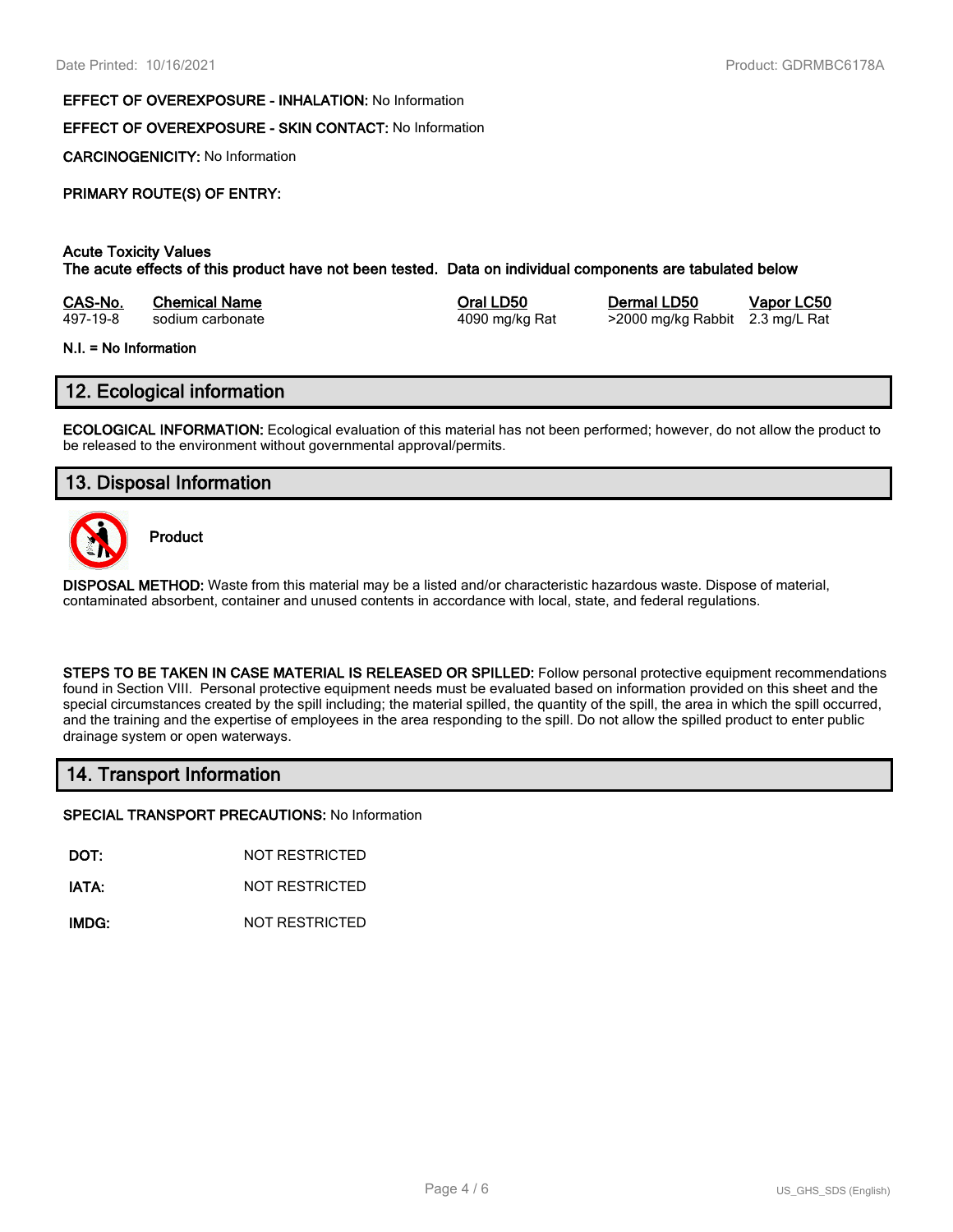## **15. Regulatory Information**

## **U.S. Federal Regulations:**

#### **CERCLA - SARA Hazard Category**

This product has been reviewed according to the EPA 'Hazard Categories' promulgated under Sections 311 and 312 of the Superfund Amendment and Reauthorization Act of 1986 (SARA Title III) and is considered, under applicable definitions, to meet the following categories:

None Known

#### **SARA SECTION 313**

This product contains the following substances subject to the reporting requirements of Section 313 of Title III of the Superfund Amendment and Reauthorization Act of 1986 and 40 CFR part 372:

No Sara 313 components exist in this product.

#### **TOXIC SUBSTANCES CONTROL ACT**

This product contains the following chemical substances subject to the reporting requirements of TSCA 12(B) if exported from the United States:

No TSCA components exist in this product.

## **U.S. State Regulations:**

#### **CALIFORNIA PROPOSITION 65**

No listed chemicals.

|                                                               | <b>16. Other Information</b>                                                                                                                          |               |  |                    |           |                             |  |
|---------------------------------------------------------------|-------------------------------------------------------------------------------------------------------------------------------------------------------|---------------|--|--------------------|-----------|-----------------------------|--|
| <b>Supersedes Date:</b><br><b>Revision Date:</b><br>8/31/2021 |                                                                                                                                                       |               |  |                    | 7/23/2021 |                             |  |
|                                                               | Reason for revision:<br><b>Revision Description Changed</b><br>Substance and/or Product Properties Changed in Section(s):<br>01 - Product Information |               |  |                    |           |                             |  |
| Datasheet produced by:<br><b>Regulatory Department</b>        |                                                                                                                                                       |               |  |                    |           |                             |  |
| <b>HMIS Ratings:</b>                                          |                                                                                                                                                       |               |  |                    |           |                             |  |
| Health:                                                       |                                                                                                                                                       | Flammability: |  | <b>Reactivity:</b> |           | <b>Personal Protection:</b> |  |

**Volatile Organic Compounds, gr/ltr:** 244

**Text for GHS Hazard Statements shown in Section 3 describing each ingredient:**

H319 Causes serious eye irritation.

H331 Toxic if inhaled.

**Icons for GHS Pictograms shown in Section 3 describing each ingredient:**

**GHS06**